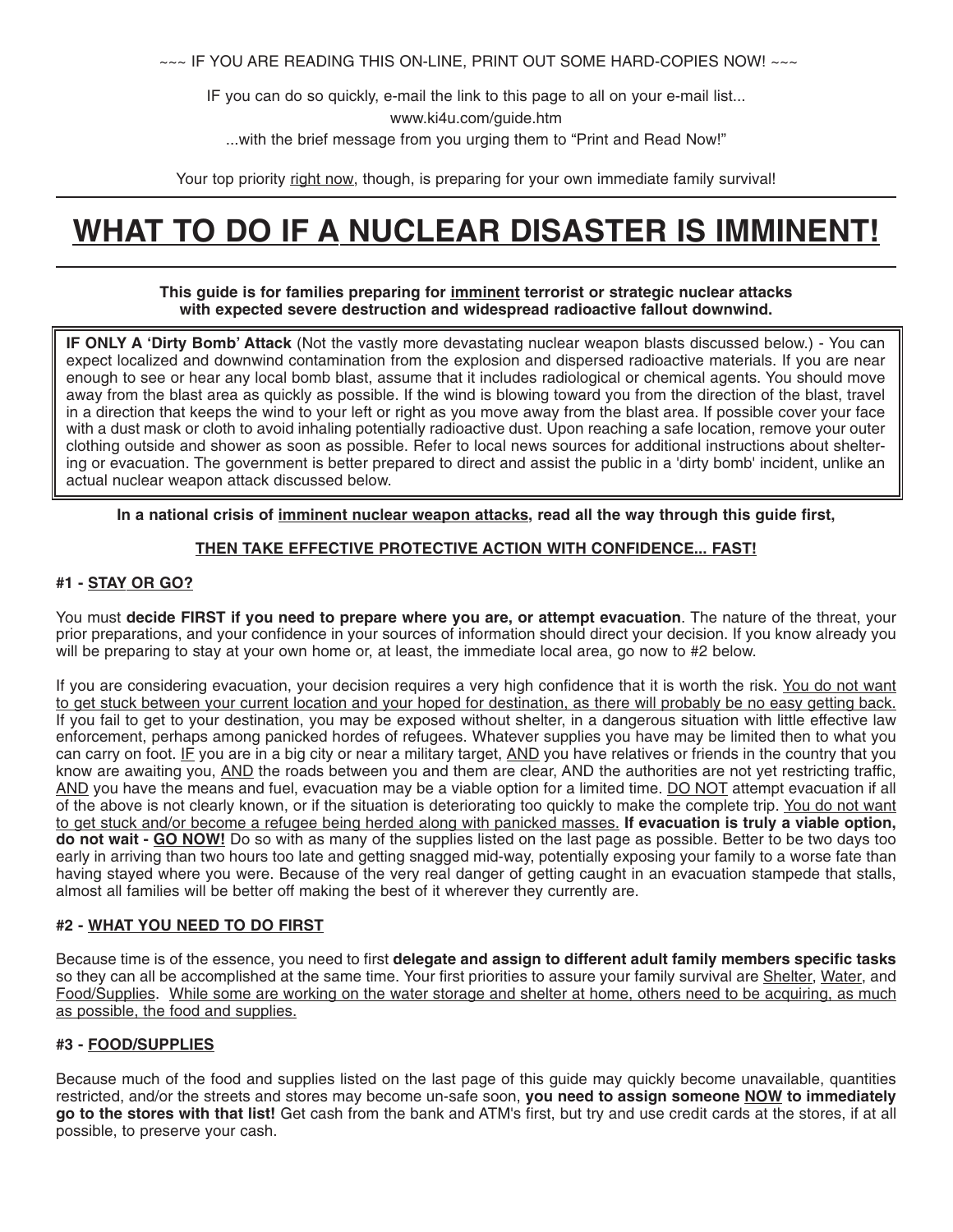#### **#4 - WATER**

With one or more adults now heading to the stores with the list on the last page, **those remaining need to begin storing water IMMEDIATELY!** Lack of clean water will devastate your family much more quickly and more severely than any lack of food. Without water for both drinking and continued good sanitary practices in food preparation and for bathroom excursions (which will inevitably be much less sanitary than normal), debilitating sickness could rampage through your household with little hope of prompt medical attention. That is a highly likely but, avoidable, disaster, ONLY IF you have enough water.

**Every possible container needs to be filled with water RIGHT NOW!** It will be very hard to have stored too much water. When the electricity/pumps go down or everybody in your community is doing the same thing, thus dropping the water pressure, that's it, what you've got is all you might be getting for a very long time. Empty pop bottles (1-3 liter) are ideal for water storage, also filling up the bathtub and washing machine. (Remember, later you'll have some in your hot water tank.) If you have any kiddie pools or old water beds, pull them out and fill them up, too. (Water from a water bed should be used only for bathing or cleaning, not for drinking as it may contain traces of algicide and/or fungicides.) Anything and everything that'll hold water needs to be filled up quickly RIGHT NOW!!

One of the shopping items listed on the last page is new garbage cans and liner bags which you'll also use for storing water. If you can't get any more new cans, you could clean out an existing garbage can and scrub it throughout with bleach, then put in a new garbage bag liner and fill it with water. (Use two liners if they are very thin/flimsy.) Choose well where you fill up garbage cans with water because they won't easily be moved once full and many of them together could be too heavy for some upper floor locations. Ideally, they need to be very near where your shelter will be constructed and can actually add to its shielding properties, as you'll see below. BE ASSURED, **YOU CANNOT STORE AND HAVE TOO MUCH WATER! Do not hesitate, fill up every possible container, RIGHT NOW!**

#### **#5 - SHELTER**

The principles of radiation protection are simple - with many options and resources families can use to prepare or improvise a very effective shelter. You must throw off the self-defeating myths of nuclear un-survivability that may needlessly seal the fate of less informed families.

Radioactive fallout is the particulate matter (dust) produced by a nuclear explosion and carried high up into the air by the mushroom cloud. It drifts on the wind and most of it settles back to earth downwind of the explosion. The heaviest, most dangerous, and most noticeable fallout, will 'fall out' first close to ground zero. It may begin arriving minutes after an explosion. While the smaller and lighter dust-like particles will typically be arriving hours later, as they drift much farther downwind, often for hundreds of miles. As it settles, whether you can see it or not, fallout will accumulate and blow around everywhere just like dust or light snow does on the ground and roofs. Wind and rain can concentrate the fallout into localized 'hot spots' of much more intense radiation with no visible indication of its presence.

This radioactive fallout 'dust' is dangerous because it is emitting penetrating radiation energy (similar to x-ray's). This radiation (not the fallout dust) can go right through walls, roofs and protective clothing. Even if you manage not to inhale or ingest the dust, and keep it off your skin, hair, and clothes, and even if none gets inside your house, the radiation penetrating your home is still extremely dangerous, and can injure or kill you inside.

Radioactive fallout from a nuclear explosion, though very dangerous initially, loses its intensity quickly because it is giving off so much energy. For example, fallout emitting gamma ray radiation at a rate of 500 R/hr (fatal with one hour of exposure) shortly after an explosion, weakens to only 1/10th as strong 7 hours later. Three days later, it's only 1/100th as strong, or as deadly, as it was initially.

#### **That is really very good news, because our families can readily survive it IF we get them into a proper shelter to safely wait it out as it becomes less dangerous with every passing hour.**

What stops radiation, and thus shields your family, is simply putting mass between them and the radiation source. Like police body armor stopping bullets, mass stops (absorbs) radiation. The thicker the mass, the more radiation it stops. Also, the denser (heavier) the mass used, the more effective it is with every inch more you add to your fallout shelter. The thickness in inches needed to cut the radiation down to only 1/10th of its initial intensity for different common materials is: Steel 3.3", concrete 11", earth 16", water 24", wood 38", etc. The thickness required to stop 99% of the radiation is: 5" of steel, 16" of solid brick or hollow concrete blocks filled with mortar or sand, 2 feet of packed earth or 3 feet if loose, 3 feet of water. You may not have enough steel available, but anything you do have will have mass and can be used to add to your shielding - it just takes more thickness of lighter wood, for example, than heavier earth, to absorb and stop the same amount of radiation. Increasing the distance between your family and the radiation outside also reduces the radiation intensity.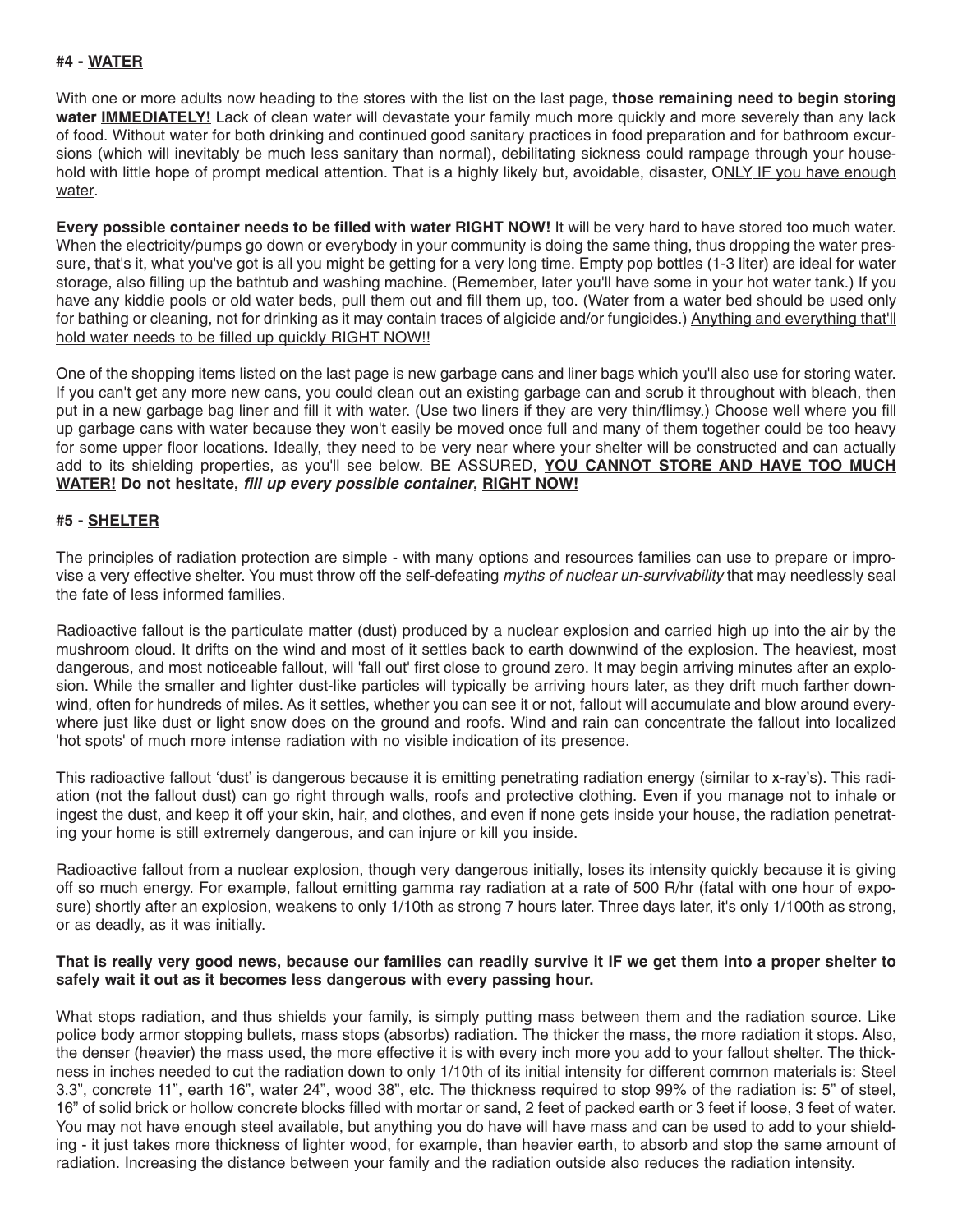**The goals of your family fallout shelter are:**

- **To maximize the distance away from the fallout 'dusting' outside on the ground and roof**
- **To place sufficient mass between your family and the fallout to absorb the deadly radiation**
- **To make the shelter tolerable to stay in while the radiation subsides with every passing hour**

While a fallout shelter can be built anywhere, you should see what your best options are at home or nearby. Some structures already provide significant shielding or partial shielding that can be enhanced for adequate protection. I**f you do not have a basement available, you can still use the techniques shown below in any above ground structure, but you'll need to use more mass to achieve the same level of shielding.** You may consider using other solid structures nearby, especially those with below ground spaces, such as commercial buildings, schools, churches, below ground parking garages, large and long culverts, tunnels, etc.. Some of these may require permissions and/or the acquiring of additional materials to minimize any fallout drifting or blowing into them, if open ended. Buildings with a half-dozen or more floors, where there is not a concern of blast damage, may provide good radiation protection in the center of the middle floors. This is because of both the distance and the shielding the multiple floors provide from the fallout on the ground and roof.

Bottom Line: choose a structure nearby with both the greatest mass and distance already in place between the outside, where the fallout would settle, and the shelter inside.

If you have a basement in your home, or at a nearby relatives' or friends' house that you can use, your best option is probably to fortify and use it, unless you have ready access to a better/deeper structure nearby.

For an expedient last-minute basement shelter, push a heavy table that you can get under into the corner that has the soil highest on the outside. The ground level outside ideally needs to be above the top of the inside shelter. If no heavy table is available, you can take internal doors off their hinges and lay them on supports to create your 'table'. Then pile any avail-

able mass on and around it such as books, wood, cordwood, bricks, sandbags, heavy furniture, full file cabinets, full water containers, your food stocks, and boxes and pillow cases full of anything heavy, like earth. Everything you could pile up and around it has mass that will help absorb and stop more radiation from penetrating inside - the heavier the better. However, be sure to reinforce your table and supports so you do not overload it and risk collapse.

Leave a small crawl-through entrance and more mass there that can be easily pulled in after you to seal it up. Have at least two gaps or 4-6" square air spaces, one high at one end and one low at the other. Use more if crowded and/or hotter climate. A small piece of cardboard can help fan fresh air in if the natural rising warmer air convection current needs an assist moving the air along. This incoming air won't need to be filtered if the basement has been reasonably sealed up, however any windows or other openings will require some solid mass coverage to assure they stay sealed and to provide additional shielding protection for the basement. More details on this in the next (#6) section.





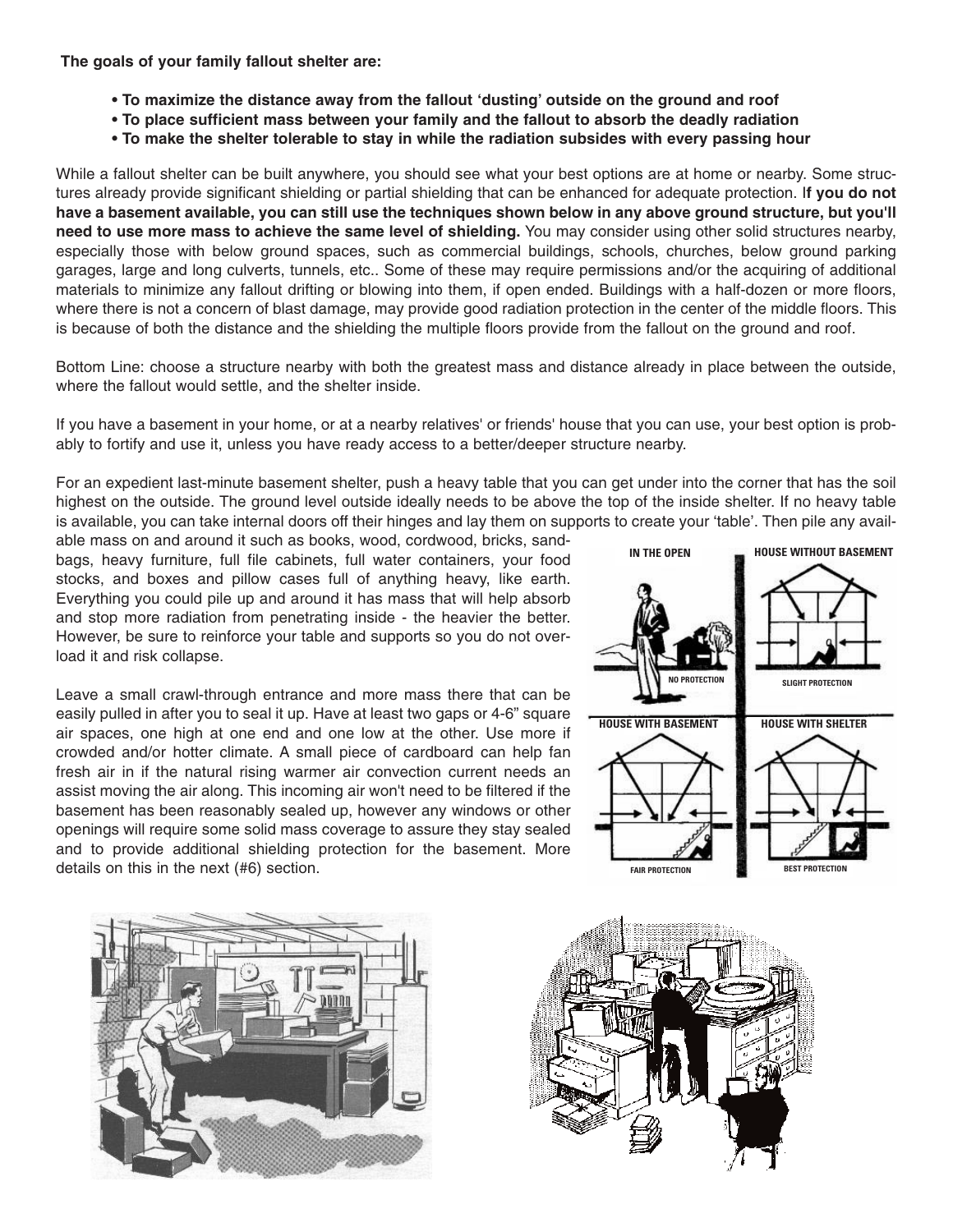With more time, materials, and carpentry or masonry skills, you could even construct a more formal fallout shelter, such as the lean-to shown to the right, but you should pile up much more mass than what little is shown here.

An effective fallout shelter constructed in a basement may reduce your radiation exposure 100-200 fold. Thus, if the initial radiation intensity outside was 500 R/hr (fatal in one hour), the basement shelter occupants might only experience 5 R/hr or even less, which is survivable, as the radiation intensity will be decreasing with every passing hour.

Adding mass on the floor above your chosen basement corner, and outside against the walls opposite your shelter, can dramatically increase your shielding protection. Every inch thicker adds up to more effective life-saving radiation shielding.

As cramped as that crawl space fallout shelter might seem, the vital shielding provided by simply moving some mass into place could be the difference between exposure to a lethal dose of radiation and the survival of your family.

The majority of people requiring any sheltering at all will be many miles downwind, and they will not need to stay sheltered for weeks on end. In fact, most people will only need to stay sheltered full-time for a few days before they can start coming out briefly to attend to quick essential chores. Later, they can begin spending ever more time out of the shelter daily, only coming back in to sleep. As miserable as it might seem now, you and your family can easily endure that, especially compared to the alternative.

# **It's really not so difficult to build an effective family fallout shelter, not to get it done... RIGHT NOW!**



Pre-built wood components stored in the basement may be assembled and filled with bricks or concrete blocks for emergency protection

HOME FALLOUT SHELTER lean-to shelterbasement location





# **#6 - ESSENTIAL DETAILS**

If you've accomplished the above; securing your supplies, stored water, and built your family fallout shelter, CONGRATULATIONS! You have now succeeded in improving the odds of survival for your family 100-fold, or more! Now, you need to expand your knowledge and fine-tune the tactics that will make the most of your family survival strategy.

- **Government information and guidance** is a vital resource in your response to a nuclear crisis, but for many reasons it may be late, incomplete, misleading or simply in error. While evacuation might be prudent for individuals who act quickly in response to a threat, governments will be slow to call for mass evacuations because of their potential for panic and gridlock. As the recent government calls for duct tape and plastic sheeting led to sold-out stores, anxiety, and derision from the press, there will be great reluctance to issue similar alarms. If you want to assure that you have adequate food and supplies for your family you must act BEFORE the panic without first waiting for government instructions that may never come or as urgently as warranted. Y**ou alone are ultimately responsible for your family**.
- **Filtering the air coming into your basement shelter won't be required.** Air does not become radioactive, and if your basement is reasonably snug, there won't be any wind blowing through it to carry the radioactive fallout dust inside. Simply sealing any basement windows and other openings prevents significant fallout from getting inside. To improve both the radiation shielding inside the basement, and to protect the windows from being broken and letting fallout blow in later, you should cover them all with wood, and then with sandbags or solid masonry blocks or earth, etc. on the outside and inside too, if possible. If the basement air gets seriously stale later on, you could re-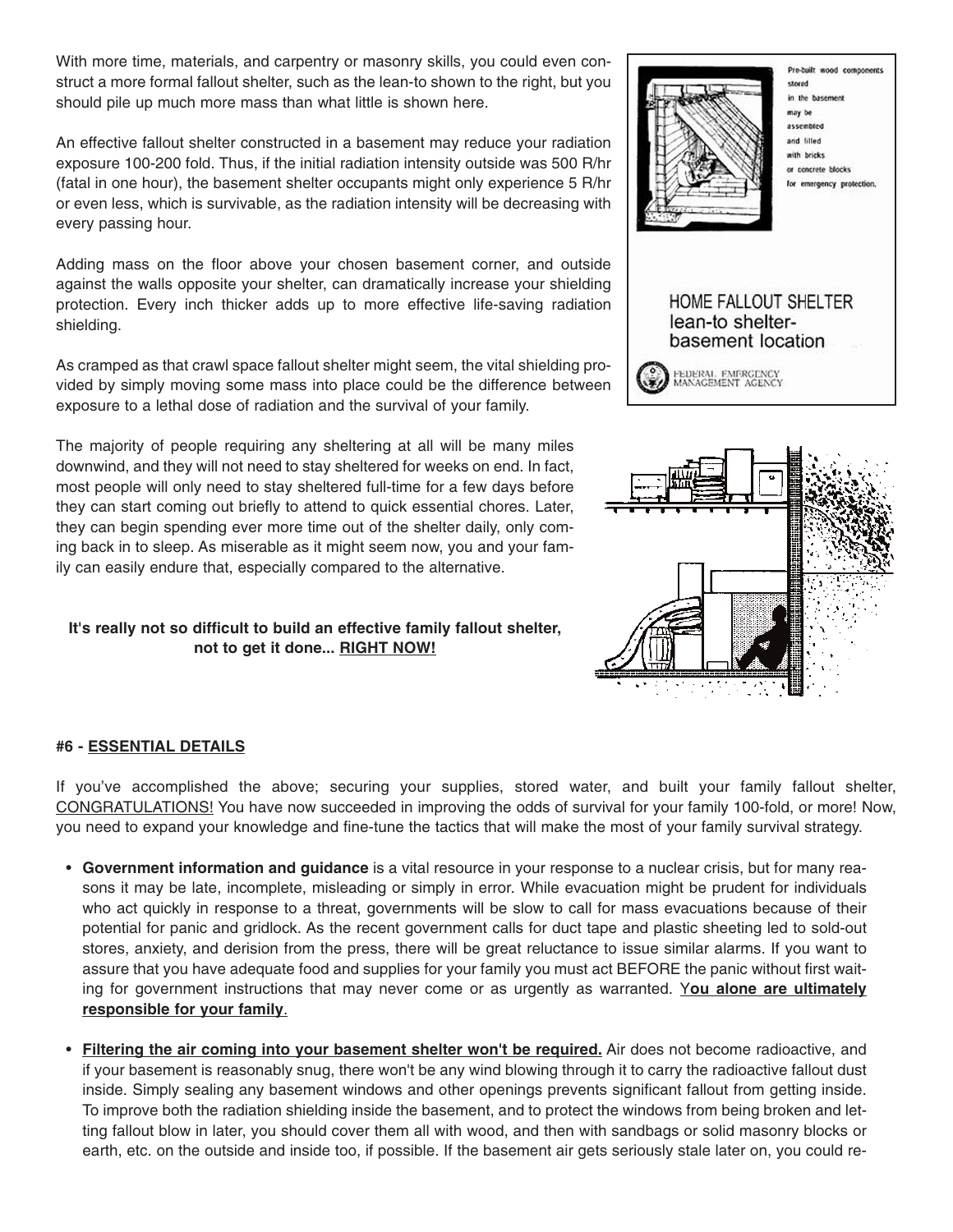open a door into the upper floors of the still closed house, or secure a common furnace air filter over an outside air opening leading into your basement.

- **Regarding fallout contamination**, any food or water stored in sealed containers, that can later have any fallout dust brushed or rinsed off the outside of the container, will then be safe to use. As long as the fallout dust does not get inside the container, then whatever radiation penetrated the food/water container from the outside does not harm the contents. If you suspect that your clothes have fallout on them, remove your outer clothing before you come inside and leave them outside. A cheap plastic hooded rain poncho that can be easily rinsed off or left outside is very worthwhile. Have water and baby shampoo near the entrance (hose and containers) to wash and thoroughly rinse any exposed skin and hair. Exposure to fallout radiation does not make you radioactive, but you need to assure that you don't bring any inside. If any are stricken with radiation sickness, typically nausea, it is when mild (<100 Rads) 100% recoverable and cannot be passed on to others. Before fallout arrives, you might also try to cover up items you want to protect outside for easier rinsing off of the fallout dust later when it's safe to come out and do so. For instance, if you have a vegetable gardening spot, you might try covering much of it with plastic or tarp and weighting them down.
- **If without sufficient time to acquire radiological instruments of your own**, like Geiger counters and dosimeters, **you'll need to be extra sure that your portable radios function properly from inside your shelter** and that you have plenty of fresh batteries stocked for them. Without radiological instruments, listening for official guidance about the radiation threat levels in your particular area will be the only way you'll know when it's becoming safe to venture out. It might also be the only way you'll know when you first need to take your initial maximum protective action. When not in use, they should not be attached to any outside antenna or even have their own antenna extended. And, they should be wrapped in any non-conducting insulation, like layers of paper or bubblewrap plastic and then stored in a metal container or wrapped in aluminum foil to minimize the potential of EMP ruining the electronics. Having back-up radios would be very prudent. With extra radios, you can have one always tuned to the closest likely target city and, if it suddenly goes off the air, that could be your first indication of an attack.
- **If close to a target**, your first indication of a nuclear detonation may be with its characteristic blinding bright flash. The first effects you may have to deal with before radioactive fallout arrives, depending on your proximity to it, are blast and thermal energy. Promptly employing the old "Duck & Cover" strategy will save many from avoidable flying debris injuries and minimize thermal burns. Those very close will experience tornado strength winds and should quickly dive behind any solid object or into any available depression, culvert, basement, etc. A 500 kiloton blast, 2.2 miles away, will arrive about 8 seconds after the detonation flash with about a 295 mph wind blast that lasts about three seconds. An even larger 1 MT (megaton) blast, 5 miles away, will arrive in about 20 seconds. Hopefully, you are not near any target area 'ground zero' and will only, like the vast majority, have to deal with just the fallout later.
- **When fallout is first anticipated**, even though it has not yet arrived, have anybody still outside begin wearing their dust protector filter masks and hooded rain ponchos. Everyone should begin taking their Potassium Iodide (KI) or Potassium Iodate (KIO3) tablets for thyroid protection against cancer causing radioactive iodine, a major product of nuclear weapons explosions. If no tablets available, you can topically (on the skin) apply an iodine solution, like tincture of iodine or Betadine, for a similar protective effect. (WARNING: Iodine solutions are NEVER to be ingested or swallowed.) For adults, paint 8 ml of a 2 percent tincture of Iodine on the abdomen or forearm each day, ideally at least 2 hours prior to possible exposure. For children 3 to 18, but under 150 pounds, only half that amount painted on daily, or 4 ml. For children under 3 but older than a month, half again, or 2 ml. For newborns to 1 month old, half it again, or just 1 ml. (One measuring teaspoon is about 5 ml, if you don't have a medicine dropper graduated in ml.) If your iodine is stronger than 2%, reduce the dosage accordingly. Absorption through the skin is not as reliable a dosing method as using the tablets, but tests show that it will still be very effective for most. Do not use if allergic to iodine. If at all possible, inquire of your doctor NOW if there is any reason why anybody in your household should not use KI or KIO3 tablets, or iodine solutions on their skin, in a future nuclear emergency, just to be sure.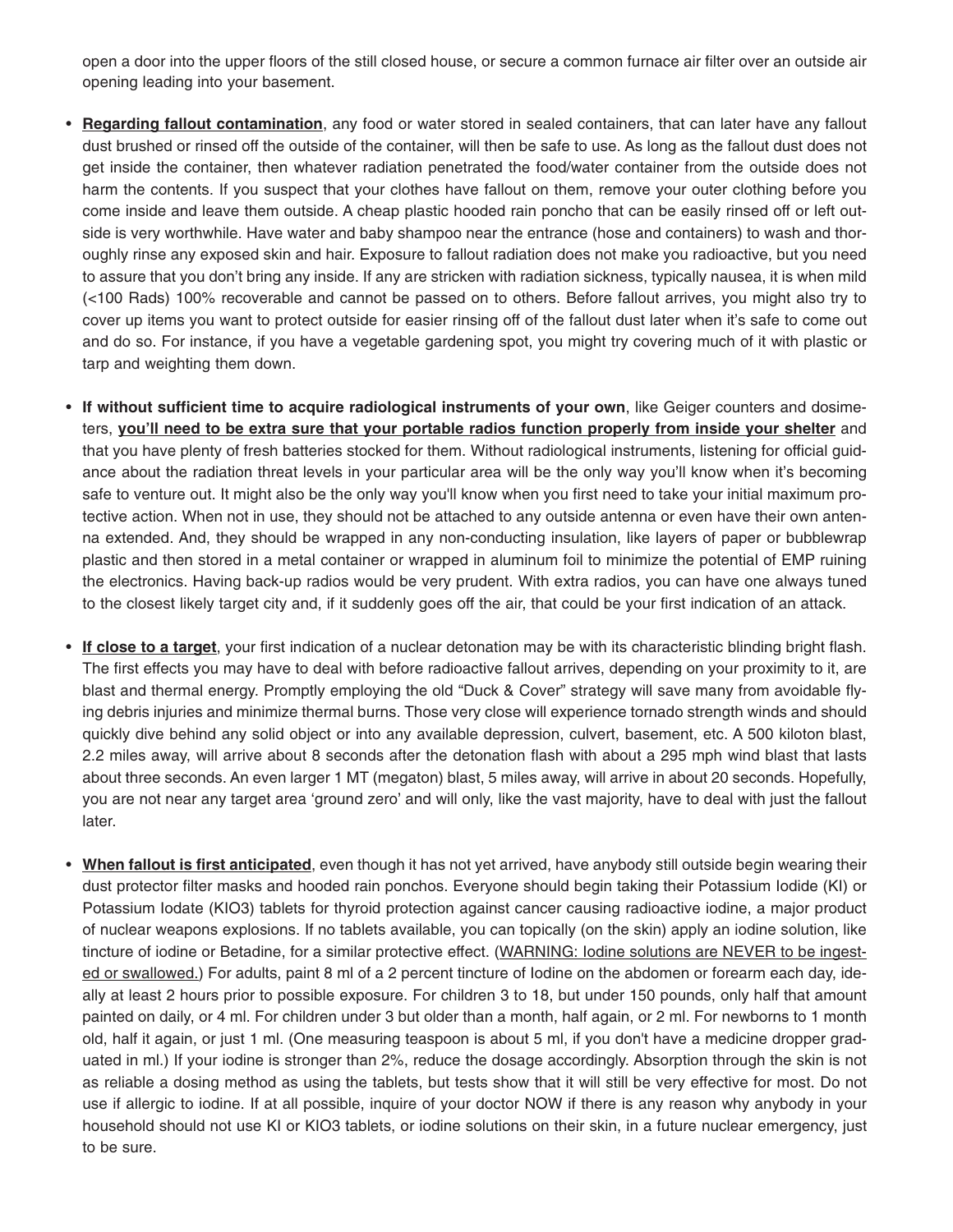- When you know that the **time to take protective action is approaching**, turn off all the utilities into the house, check that everything is sealed up and locked down, and head for the shelter. You should also check that you have near your shelter additional tools, crow bars, and car jacks for digging out later, if required. Also, any building supplies, tools, sheet plastic, staple guns, etc. for plugging any holes from damage. Your basement should already be very well sealed against fallout drifting inside. Now, you'll need to seal around the last door you use to enter with duct tape all around the edges, especially if it's a direct to the outside door.
- **You don't need to risk fire**, burns, and asphyxiation trying to cook anything in the cramped shelter space, if you have pre-positioned in your shelter enough canned goods, can opener, and other non-perishable foods, that are ready-to-eat without preparation. More food, along with water, can be located right outside your crawl space entrance that you can pull in quickly as needed when safe to do so.
- **For lighting needs** within the shelter have many small LED flashlights or LED head-lamps to stretch your battery life. Try not to have to use candles if at all possible. Bring in some books for yourself and games for the children. Maybe throw in a small/thin mattress, some cushions, blankets, pillows, etc.
- **Toilet use** will be via the 5 gallon bucket with a seat borrowed from one of the house bathrooms, if you did not purchase a separate one. Garbage bag liners, hopefully sized for it, should always be used and a full-size and bag lined garbage can should be positioned very close to the shelter entrance for depositing these in when it is safe to do so quickly. Hanging a sheet or blanket will help provide a little privacy as shelter occupants "take their turn". The toilet needs to have its new "deposits" sealed up tight with the plastic liner after each use. Use a very secure top on the bucket and position it near the wall with the outgoing upper air vent.
- **Pets, and what to do about them**, is a tough call. Letting dogs run free is not a humane option, both for their potential to die a miserable death from radiation exposure outside and/or to be a danger to others, especially if they get diseased and/or run in the inevitable packs of multitudes of other abandoned pets. Caring for them is ideal, if truly realistic and not a drain on limited resources, while "putting them down" might eventually become a painful, but necessary reality.
- Boiling or bleach water treatments will be used for **cleaning your stored water** later for drinking. (This is for killing bacteria, not for radiation contamination, which is never a concern for any stored and covered water containers or even sealed food.) Tap water recently put into clean containers won't likely need to be purified before using. To purify questionable water, bring it to a roiling boil and keep it there for 10 minutes at least. If you don't have the fuel to boil it, you can kill the bacteria by mixing in a good quality household bleach at the rate of 10 drops per gallon, and letting it sit for at least 1/2 an hour. The bleach should be at least 5.25% pure, like Clorox, but be sure it has no additives such as soap or fragrance. You can later get rid of the flat taste from boiling, or some of the chlorine taste when using bleach, by pouring it from one container to another several times.
- **There's much more that can be learned** to better understand what you are up against and to acquire to help your family survive and endure it. While time permits, and if the Internet is still up & running, task somebody with getting and printing out additional prep information.

If there is not enough time to order/receive a radiation meter, then print out the plans for the home-makable KFM (Kearny Fallout Meter) that shows how to build at home, from materials commonly found there, an effective fallout radiation meter. Get the free plans for the KFM here...

# **http://www.ki4u.com/free\_book/s60p792.htm**

If there is enough time to both order, and be shipped, your own radiation detection and monitoring instruments, potassium iodide anti-radiation tablets, Nuclear Survival handbooks, etc., check first for remaining availability at these links...

**http://www.radmeters4u.com/package.htm http://www.nukalert.com http://www.ki4u.com/products1.htm http://www.survivalunlimited.com/completekit.htm**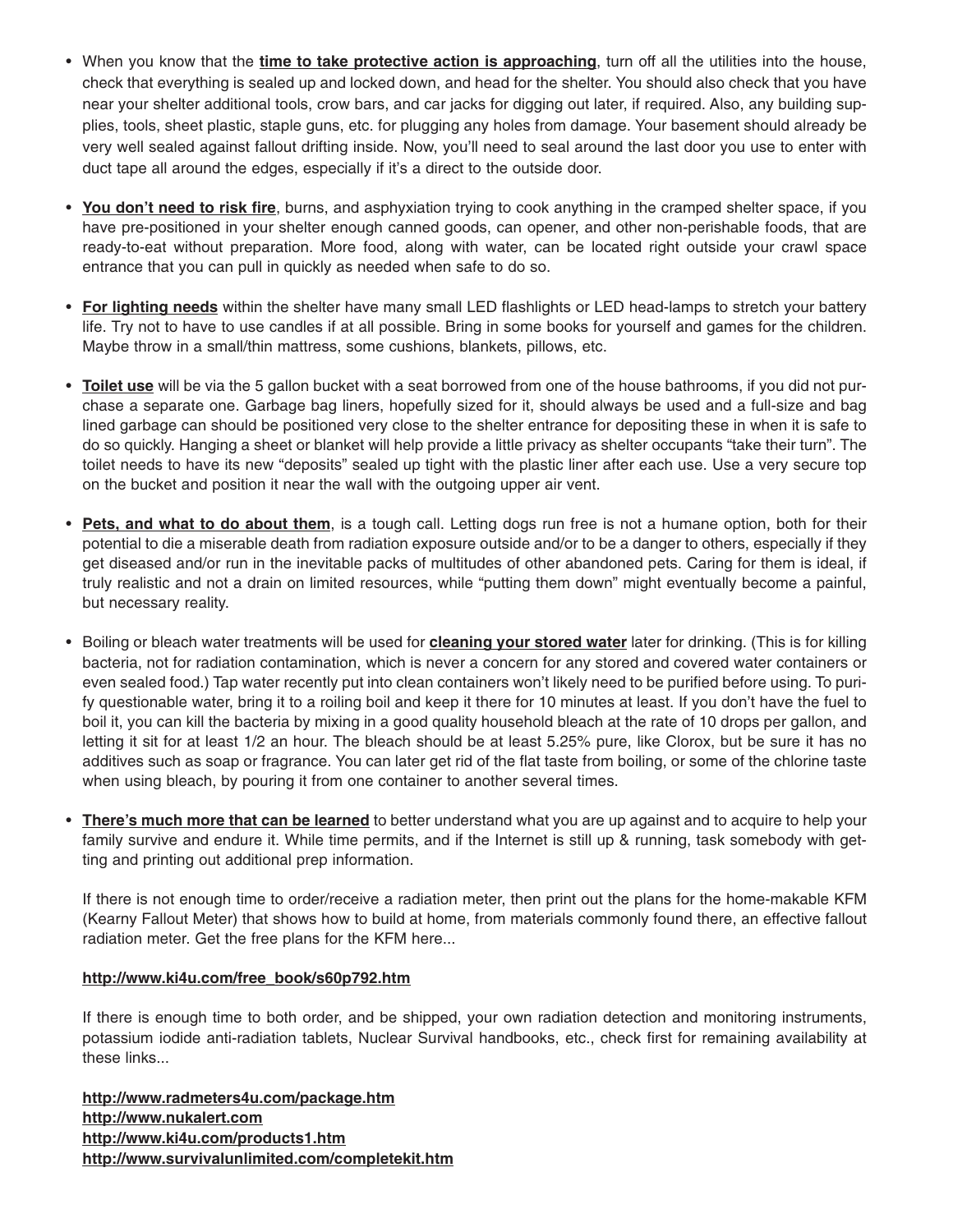For readily understandable, practical and more detailed information on nuclear bomb blast, thermal, and radiation effects, EMP, radioactive fallout, radiation health effects and first-aid, nuclear survivability and myth-busting facts, along with livestock protection and numerous Do It Yourself fallout sheltering tips, print out all three parts of this web site below, which is where this guide originated from...

# **http://www.radshelters4u.com http://www.radshelters4u.com/index2.htm http://www.radshelters4u.com/index3.htm**

If at all possible, also check out this live prep forum, as they will be covering all the latest crisis news, interpreting the government pronouncements, and discussing the best practical survival preparations families can still do...

# **http://www.timebomb2000.com**

• BOTTOM LINE:

When the TV or radio program switches abruptly to an terse announcement saying: "We Interrupt This Program For This Special Bulletin!", and your kids look up to you with questioning wide-eyes and eager for assurances, know then that you are confidently ready for them with your own Plan of Action ready to go! That's what this is all about... our children!

This guide was purposely designed with the sober realization that the overwhelming majority of our fellow Americans would not be compelled to read such a guide until a nuclear crisis was imminent and, unfortunately, their preparation options and time to prepare then would be very limited. At www.ki4u.com/who.htm we know that, at that time, we will again be quickly sold-out, as we were after 9/11, both by the public and the Federal govt., and that this guide then will be the best/only help that we can offer. If you are fortunate enough to be exploring your family preparation needs and options before such a future national crisis, there is much more that you can and should do now to insure that they are even better prepared.

> "A prudent man foresees the difficulties ahead and prepares for them; the simpleton goes blindly on and suffers the consequences." - Proverbs 22:3

# **LIST OF SUPPLIES TO ACQUIRE LOCALLY**

If stores are still at all stocked, and safe to go to, try to buy as many of the following items as possible... **IMMEDIATELY!** There are no quantities listed here on the food items below as family size varies and because, as the emergency and panic widens, many items will become quickly sold-out or quantities restricted and you'll need to try to get more of what does remain on the shelves. At a minimum you should be looking at two weeks of provisions, but much better to be aiming for two months or more. The reality is, if/when we get nuked, it will be a very long time before anything is ever 'normal' again, especially at any grocery stores. Florida hurricane victims can attest to the prolonged misery and disruptions from even a localized disaster, even with the rest of the country still able to help out. Nobody can begin to imagine how bad the suffering will be, and for how long, if nukes have gone off... and in multiple locations!

The half-dozen top listed and UNDERLINED food items below are primarily for use while in the shelter. They are mostly ready-to-eat that requires no cooking or preparation, just a can opener at the most. (The iodine solution is included here because of its importance for its thyroid-blocking topical use detailed above, but it's NEVER to be ingested or swallowed.) The other foods listed below there are better cost/nutrition staples for later use during the extended recovery period. Then follows general non-food supplies, tools and equipment.

# Go Acquire It All Now QUICKLY!

It's much better to risk being a little early when securing your families essential food and supplies, rather than a few hours too late...